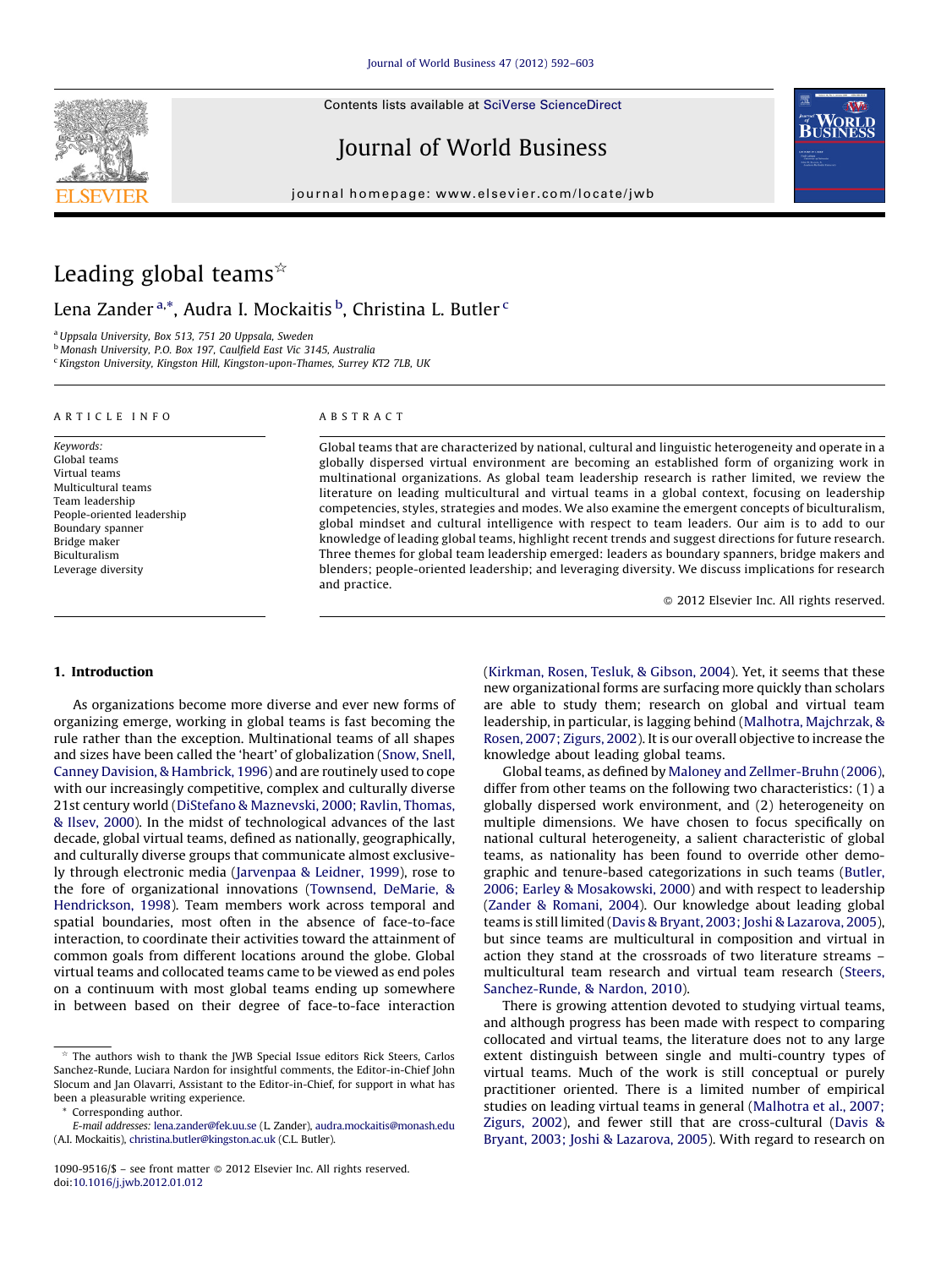multicultural teams, we find that the accumulation of knowledge on the processes and outcomes of multicultural teams is prolific (Stahl, [Maznevski,](#page--1-0) Voigt, & Jonsen, 2010). The literature about leading multicultural teams is less extensive [\(Zander](#page--1-0) & Butler, [2010\)](#page--1-0), but it is expanding as is our knowledge about leading virtual teams. We will demonstrate this when we discuss leadership competences, styles, strategies and modes as well as recent cultural research about the team leader such as biculturalism, global mindsets and cultural intelligence.

In this article, we aim to identify key emerging themes and directions in which global team leadership is heading and provide some suggestions for future research. Our review of the trends will center on the issues that have emerged in recent years. We will first turn to the literature on virtual teams for an understanding of leading in a virtual context, then to the literature on multicultural teams for an insight into multicultural team leadership and finally to recent culture research to add to our knowledge of global team leaders. In contrast to the more common practice of examining leadership from only the leaders' perspective, it is our ambition to incorporate both team leaders' and members' perspectives for a more holistic and complex picture of global team leadership. Our review results in three themes for global team leadership: global leaders as boundary spanners, bridge makers and blenders; people-oriented leadership in global teams; and leveraging global team diversity. We thus ground our ideas for a future research agenda on leading global teams in emerging cutting-edge work before concluding with some reflections and managerial implications.

## 2. Leading virtual teams

The virtual context has enabled teams to complete tasks more efficiently and quickly than ever before, and access the best resources and people in locations around the globe. Not surprisingly, these positive aspects are coupled with challenges. Given the virtual context that global virtual teams (GVTs) work in, members' different cultural backgrounds, the interface of technology, and the fact that members are often not in synch because of different time zones, the role of leading virtual teams is riddled with complexity. Because GVT members often cannot see their leader, one might get the sense that virtual team leaders need to have special knowledge or qualities or display certain types of behaviors to be effective.

In their recent review, Jonsen, [Maznevski,](#page--1-0) and Canney Davison (in [press\)](#page--1-0) highlight some of the leader challenges and virtual team aspects that have received attention in the general GVT literature. These are rather straightforward leader actions, such as maintaining communication, establishing relationships and managing conflict. In fact, much of the literature on GVTs highlights the importance of communication and trust (e.g., Aubert & [Kelsey,](#page--1-0) 2003; [Jarvenpaa](#page--1-0) & Leidner, 1999; Krebs, Hobman, & Bordia, 2006; [Zigurs,](#page--1-0) 2002). But this is not as simple as it sounds, because GVT members often rely on team leaders to provide direction and inspiration from a distance. GVT leaders must possess excellent asynchronous communication skills, and must be especially effective in synchronous and face-to-face communication since there are often limited opportunities for such interaction ([Davis](#page--1-0) & [Bryant,](#page--1-0) 2003). GVT leaders should also be technologically savvy and possess an ability to match the technology to the specific requirements of the team and its tasks (e.g., rich versus lean communication media); they must be engaging, culturally sensitive and approachable, by communicating frequently with all members (Davis & [Bryant,](#page--1-0) 2003; Jonsen et al., in press; Zigurs, [2002\)](#page--1-0). Although there is much literature about the challenges of working in GVTs there is very little empirical research on actually leading GVTs (Joshi & [Lazarova,](#page--1-0) 2005; Jonsen et al., in press;

[Malhotra](#page--1-0) et al., 2007). In the following sections we highlight some of the literature that has aimed to address this gap with respect to leader competencies and styles seen as important for GVT performance.

### 2.1. Leader competencies

In GVTs ''distance amplifies dysfunction'' (Davis & [Bryant,](#page--1-0) 2003, p. 310). To overcome the added challenges associated with distance and to prevent dysfunction, GVT leaders must possess certain competencies. Joshi and [Lazarova](#page--1-0) (2005) sought answers to the question of what competencies are identified as important for leaders in multinational virtual teams. In their study of multicultural teams in a single corporation from around the globe, they compared the competencies identified by team members and leaders, as well as those considered important by team members who were collocated with and distant from their team leader. The following competencies were identified as important by a large percentage of team leaders and team members: direction and goal setting, communication, facilitating teamwork and motivating and inspiring. However, team leaders and team members differed in their views about other competencies. For example, managing cultural diversity was mentioned as important by 65% of team leaders, but only 5% of members. Empowering was mentioned only by team leaders, and mentoring and coaching and resource acquisition – only by team members.

Boundary spanning was more important for team members than leaders. Slight differences were found across countries. For example, boundary spanning was mentioned only by Anglo country respondents (from the U.S.A. and UK/Ireland). There were generally few respondents from countries other than the U.S.A., and statistical tests were not conducted to ascertain any meaningful cross-national differences. Davis and [Bryant](#page--1-0) (2003) conducted interviews with 68 global virtual team members and leaders (all managers in MNEs located in Asia and Europe) and identified several competencies that leaders of GVTs must possess including that GVT leaders must engage in boundary spanning activities.

In their study of multicultural GVTs from Europe, Mexico and the U.S.A., Kayworth and Leidner [\(2001–2002\)](#page--1-0) found that effective GVT leaders act as mentors, are communicative and are able to manage multiple leadership roles. They are also empathetic, and possess both a task-focus and relational skills (Bell & [Kozlowski,](#page--1-0) 2002; Kayworth & Leidner, [2001–2002\)](#page--1-0). And, they must be able to instill a sense of community or personal connection in the team to develop trust. Knowing when to switch between a task and relationship orientation is an important skill in achieving this goal. It thus appears that there are clear ideas about the competencies needed of global virtual team leaders, due to the specific contextual factors that determine these competencies. Yet, interestingly, research has also found differences in the views of GVT members and leaders regarding the qualities that are important for leading teams to success. One quality that stands out is the leader as boundary spanner, a still emergent topic in the literature.

### 2.2. Leadership styles

A number of studies have examined the effectiveness of transformational leadership in teams. In a single country study Carte, [Chidambaram,](#page--1-0) and Becker (2006) found no differences between high and low performing teams regarding transformational leadership behaviors. Joshi, [Lazarova,](#page--1-0) and Liao (2009) however found the opposite for multicultural geographically dispersed virtual teams. In highly geographically dispersed teams, a lack of shared context can jeopardize a shared team identity.